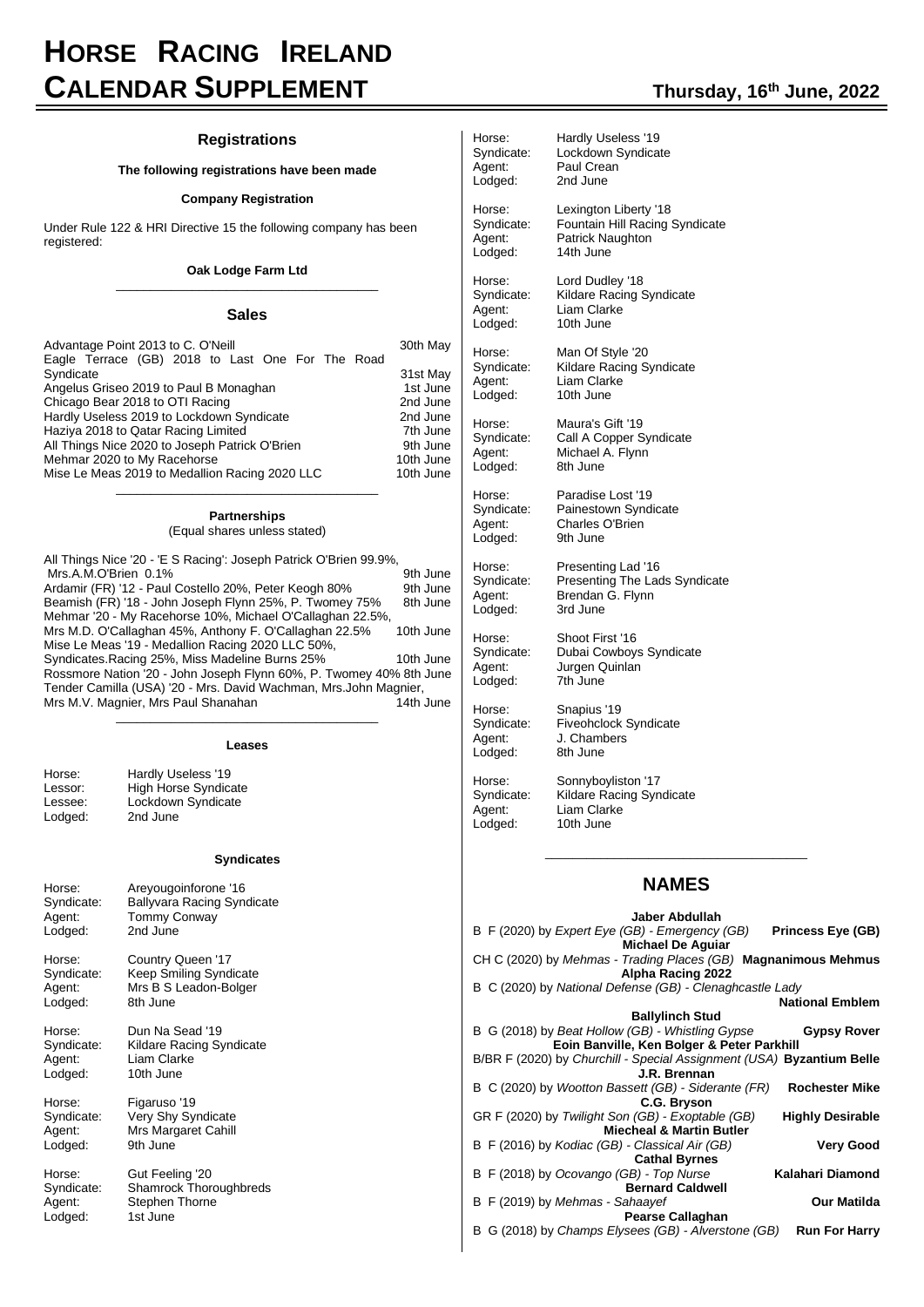# **2 Calendar Supplement, Thursday, 16th June, 2022**

| <b>Mrs Renata Coleman</b>                                 |                             | <b>Miss Evanna McCutcheon</b>                                        |                           |
|-----------------------------------------------------------|-----------------------------|----------------------------------------------------------------------|---------------------------|
| B F (2020) by Gleneagles - Tranquil Spirit                | <b>Spirit Of Eagles</b>     | B G (2018) by Rajj - Sonic Night                                     | Rajjnatin                 |
| F. J. Conroy                                              |                             | <b>Richard McGrath</b>                                               |                           |
| B F (2018) by Mustameet (USA) - Dark Tub                  | <b>Nell C</b>               | B F (2018) by Belardo - Mayberain                                    | Ladybela (GB)             |
| Mrs P.K.Cooper                                            |                             | <b>Stephen McGuinness</b>                                            |                           |
| B F (2020) by Mastercraftsman - Body Beautiful            | <b>Perfect Curves</b>       | B F (2019) by Garswood (GB) - Rosabelle (GB)                         | <b>Bella Rosetta (GB)</b> |
| B F (2020) by Zarak (FR) - Sensible Way (USA)             | <b>Village Voice (GB)</b>   | John P. McManus                                                      |                           |
| <b>Martin Coyne</b>                                       |                             | B F (2018) by Ocovango (GB) - Serious Fun                            | <b>Seriously Funny</b>    |
| B F (2018) by Shirocco (GER) - Sharaga (FR)               |                             | E. McNamara                                                          |                           |
|                                                           | Moyvilla Lass               | B G (2020) by Dragon Pulse - Blue Dune (GB)                          |                           |
| <b>Peter Cullen</b>                                       |                             |                                                                      | <b>Ifitwasme</b>          |
| B G (2017) by Cappella Sansevero (GB) - Stroll On         | <b>Rare Gift</b>            | <b>Brendan McNeill</b>                                               |                           |
| Mrs Alan Dargan                                           |                             | B F (2020) by Raven's Pass (USA) - Boreagh Lass                      | Dar Og                    |
| CH F (2020) by Dandy Man - Step Sequence (GB)             | <b>Eyrefield Dancer</b>     | <b>Merriebelle Irish Farm Limited</b>                                |                           |
| <b>Mrs Heather de Bromhead</b>                            |                             | B G (2019) by Acclamation (GB) - Simply Awesome                      | <b>Petrila</b>            |
| B F (2020) by Teofilo - Estonia (GB)                      | <b>Faithlegg</b>            | B F (2020 - foaled in FRANCE) by Siyouni (FR) - Isabel De Urbina     |                           |
| <b>Michael Deegan</b>                                     |                             |                                                                      | <b>Esquiline (FR)</b>     |
| RO F (2020) by <i>Dark Angel - Aintisari</i>              | <b>Eurielle</b>             | <b>Merry Fox Stud Limited</b>                                        |                           |
| Diego Dias                                                |                             | B F (2021) by Lope De Vega - Pecking Order                           | <b>Lavender Lace</b>      |
| B F (2020) by Holy Roman Emperor - Maid For Sunshine (GB) |                             | <b>Aaron Metcalfe</b>                                                |                           |
|                                                           | <b>Holy Sunshine</b>        | B F (2018) by Soldier of Fortune - Bay Pearl (FR)                    | <b>Buck's Saga</b>        |
| Joseph M.Doyle                                            |                             | <b>Middleham Park Racing Ireland</b>                                 |                           |
| B G (2018) by Kalanisi - Janal                            | <b>Maple Meadow</b>         | B F (2020) by Havana Grey (GB) - Lady Nancy                          | Coralillo                 |
| B F (2018) by Snow Sky (GB) - Johnsons Coat               | <b>Forge Lawn</b>           | George Moore                                                         |                           |
| John Egan                                                 |                             | B F (2019) by Doyen - The Green Lady                                 | <b>Little Green Lady</b>  |
| B/BR G (2018) by Slade Power - Sing Acapella              | Lazy O                      | <b>Laurence Murphy</b>                                               |                           |
| <b>Fair Is Fair Syndicate</b>                             |                             | B F (2017) by Valirann (FR) - Heavenly Star                          | <b>Mighty Val</b>         |
| B F (2020) by Order of St George - Persian Filly          | <b>Seo Linn</b>             | CH F (2018) by Notnowcato (GB) - Heavenly Star                       | <b>Allibar Star</b>       |
| <b>Martin &amp; Maureen Flinter</b>                       |                             | V. T. O'Brien                                                        |                           |
| B F (2018) by Power (GB) - Exotic Girl                    | <b>Mullacash Power</b>      | CH F (2013) by Getaway (GER) - Gerannio                              | <b>Awaywith You</b>       |
|                                                           |                             |                                                                      |                           |
| Ms.M.Flynn                                                |                             | Mrs.A.M.O'Brien                                                      |                           |
| B F (2017) by Arctic Cosmos (USA) - Cabin Fire            |                             | B F (2020) by No Nay Never (USA) - Cocoon                            | Livelong                  |
| (pedigree untraced by Supreme Leader N/T Register)        | <b>Stradbally Village</b>   | B F (2020) by Churchill - Eos                                        | Uncanny                   |
| <b>Renzo Forni</b>                                        |                             | B C (2020) by Australia (GB) - Jamrah                                | <b>Earth Dance</b>        |
| B F (2020) by Kodiac (GB) - Delphica                      | Queen Of Ours               | B F (2020) by Churchill - Perplexity                                 | Leap Up High              |
| <b>Fergus Galvin</b>                                      |                             | B F (2020) by Zoffany - Sacrament                                    | <b>Musterion</b>          |
| B C (2020 - foaled in UNITED STATES) by Bolt d'Oro (USA)  |                             | D. L. O'Byrne                                                        |                           |
| - Caribbean Babe (USA)                                    | <b>Bold Discovery (USA)</b> | B F (2020) by Fastnet Rock (AUS) - Mont Etoile                       | <b>Fews</b>               |
| <b>Patrick Ginnelly</b>                                   |                             | <b>Walter O'Connor</b>                                               |                           |
| B G (2019) by Portage - Ginnellys Girl                    | <b>Ginnos Port</b>          | B G (2018) by Malinas (GER) - Deep Sunset                            | <b>My Gaffer</b>          |
| Mrs E. P. Harty                                           |                             | Mrs Debbie O'Shea                                                    |                           |
| GR F (2020) by Kessaar - Somewhere                        | <b>Evening's Empire</b>     | B F (2018) by No Nay Never (USA) - Along The Shore                   | Nay No                    |
| <b>Scott C. Heider</b>                                    |                             | J.F. O'Shea                                                          |                           |
| B F (2022) by Kingman (GB) - A New Dawn                   | Icona                       | B F (2020) by Saxon Warrior (JPN) - Miss Understood                  | Lady Allessia             |
| Lorcan Higgins                                            |                             | B G (2020) by The Gurkha - My Sweet Georgia                          | <b>Red Shield</b>         |
| CH F (2017) by Dandy Man - Mydadsabishop                  | Goneiriantadhleat           | <b>Willian Phelan</b>                                                |                           |
| Ms. Patricia Hogan                                        |                             | B F (2014) by Dr Massini - Braceys Girl                              | <b>Little Sarah</b>       |
| CH G (2018) by Famous Name (GB) - Beesplease              | <b>King Gresel</b>          | <b>Pioneer Racing</b>                                                |                           |
| CH G (2018) by Soldier of Fortune - Sweet Harry (FR)      | <b>Pirate Island</b>        | B G (2018) by Style Vendome (FR) - High Princess (FR) Wisteria Bloom |                           |
|                                                           |                             |                                                                      |                           |
| <b>Michael Hubbert</b>                                    |                             | B G (2018) by Sholokhov - Seven Even (FR)                            | Six Ace                   |
| GR F (2016) by Cloudings - Silent Valley (GB)             | <b>Grey Valley</b>          | CH G (2018) by Flemensfirth (USA) - Takeyourcapoff                   | Nottodaybobo              |
| <b>Mrs Emma Kennedy</b>                                   |                             | M.M. Rice                                                            |                           |
| BR F (2018) by Harzand - Sightline (GB)                   | <b>Vision Line</b>          | B F (2019) by Dragon Pulse - Upper Silesian                          | <b>Picpoul De Pinet</b>   |
| CH F (2020) by Raven's Pass (USA) - Atasha (GER)          | Patasha                     | <b>Stuart John Robinson</b>                                          |                           |
| CH G (2020) by Dawn Approach - Sightline (GB)             | Gunsight                    | B G (2020) by Dragon Pulse - Coffee Date (USA)                       | <b>Omar Navarro</b>       |
| BR C (2020) by Elzaam (AUS) - Winged Harriet              | <b>Flying Villan</b>        | P.J. Rooney                                                          |                           |
| <b>Kilboy Estate</b>                                      |                             | B F (2017) by Morpheus (GB) - Larkfield Empress                      | <b>Nomoretart</b>         |
| B G (2019) by Mount Nelson (GB) - Humilis                 | <b>Hummus</b>               | <b>Aidan Sexton</b>                                                  |                           |
| L. Kinsella                                               |                             | B/BR F (2018) by Estidhkaar - Alaysieh                               | <b>Granny Grunt</b>       |
| B G (2020) by Dragon Pulse - Nothing Said                 | <b>Allesnick</b>            | <b>Derrick Smith</b>                                                 |                           |
| <b>Light Syndicate</b>                                    |                             | B F (2020) by Saxon Warrior (JPN) - Chenchikova                      | <b>Water Nymph</b>        |
| B F (2017) by Masterofthehorse - Sherama                  | Youbesayingthat             | B F (2020) by Dubawi - Chicquita                                     | <b>Beware</b>             |
| <b>Little Emperor Syndicate</b>                           |                             | BR C (2020) by Galileo - Penchant (GB)                               | <b>Square Mile</b>        |
| CH G (2018) by Free Eagle - Presbyterian Nun              | <b>Great Schema (GB)</b>    | B C (2020) by Dubawi - Was                                           | Jacopo Peri               |
| Mrs.John Magnier                                          |                             | <b>Sunderland Holding Inc.</b>                                       |                           |
| B F (2020) by Galileo - Butterfly Cove (USA)              | <b>Mean Machine</b>         | B F (2020) by Lope de Vega - My Titania                              | <b>My Asteria</b>         |
| B C (2020) by Galileo - Different League (FR)             | <b>Subzero</b>              | <b>Rodger Sweeney</b>                                                |                           |
| CH C (2020) by Saxon Warrior (JPN) - Gilt Edge Girl (GB)  | Londoner                    | B C (2020) by Ruler of The World - Danmas                            | Dans World                |
| B C (2020) by Galileo - Holy Alliance                     | Registrar                   | <b>Michael Tabor</b>                                                 |                           |
| B F (2020) by Frankel (GB) - How High The Moon            | <b>World Peace</b>          | B C (2020) by Galileo - Anthem Alexander                             | <b>Gulf Of Mexico</b>     |
| B F (2020) by Dubawi - Seventh Heaven                     | <b>Boogie Woogie</b>        | B C (2020 - foaled in UNITED STATES) by Quality Road (USA) -         |                           |
| <b>Magnolia Racing Syndicate</b>                          |                             | <b>Butterflies</b>                                                   | Carracci (USA)            |
| B F (2020 - late Pay D'piper (USA) - foaled in            |                             | B C (2020 - foaled in JAPAN) by Lord Kanaloa (JPN) - Flutter         |                           |
| UNITED STATES) by Bernardini (USA) - Darci's Dream (NZ)   |                             |                                                                      | A Mariner's Tale (JPN)    |
|                                                           | Stay Lost (USA)             | B F (2020) by Galileo - Legatissimo                                  | <b>Ballgown</b>           |
| David Manasseh                                            |                             | CH F (2020) by Galileo - One Moment In Time                          | Erato                     |
| B G (2018 - late Pat Rainey) by Champs Elysees (GB) -     |                             | CH F (2020) by No Nay Never (USA) - Zagitova                         | <b>Credential</b>         |
| Coco In Love (FR)                                         |                             |                                                                      |                           |
| Angelo Matta                                              |                             |                                                                      |                           |
|                                                           | <b>Naruto</b>               | <b>Paul Tobin</b>                                                    |                           |
|                                                           |                             | B F (2016) by Arctic Cosmos (USA) - Presentbreeze                    | <b>Priscilla Rose</b>     |
|                                                           | Alabama Jacks               | <b>Tullpark Ltd</b>                                                  |                           |
| B G (2020) by Buratino - Dance Avenue<br>C. Maye          |                             | B F (2020) by Mastercraftsman - Gold Bubbles (USA)                   | <b>Bubblecraft</b>        |
| BR G (2018) by Vadamos (FR) - Irish Spirit                | <b>Liberty Flame</b>        | CH F (2020) by Raven's Pass (USA) - Venus de Medici                  | <b>Medici Pass</b>        |
| <b>James McAuley</b>                                      |                             | Westerberg Ireland                                                   |                           |
| B G (2019) by Australia (GB) - Reset In Blue              | Finke River (GB)            | B C (2020) by Camelot (GB) - Empowering                              | <b>King Of Camelot</b>    |

| <b>Mrs Renata Coleman</b>                                                                                               |                                                    |
|-------------------------------------------------------------------------------------------------------------------------|----------------------------------------------------|
| B F (2020) by Gleneagles - Tranquil Spirit<br>F. J. Conroy                                                              | <b>Spirit Of Eagles</b>                            |
| B F (2018) by Mustameet (USA) - Dark Tub                                                                                | <b>Nell C</b>                                      |
| Mrs P.K.Cooper<br>B F (2020) by Mastercraftsman - Body Beautiful<br>B F (2020) by Zarak (FR) - Sensible Way (USA)       | <b>Perfect Curves</b><br><b>Village Voice (GB)</b> |
| <b>Martin Coyne</b><br>B F (2018) by Shirocco (GER) - Sharaga (FR)<br><b>Peter Cullen</b>                               | <b>Moyvilla Lass</b>                               |
| B G (2017) by Cappella Sansevero (GB) - Stroll On<br><b>Mrs Alan Dargan</b>                                             | <b>Rare Gift</b>                                   |
| CH F (2020) by Dandy Man - Step Sequence (GB)<br>Mrs Heather de Bromhead                                                | <b>Eyrefield Dancer</b>                            |
| B F (2020) by Teofilo - Estonia (GB)                                                                                    | <b>Faithlegg</b>                                   |
| <b>Michael Deegan</b><br>RO F (2020) by Dark Angel - Aintisari                                                          | <b>Eurielle</b>                                    |
| Diego Dias<br>B F (2020) by Holy Roman Emperor - Maid For Sunshine (GB)                                                 | <b>Holy Sunshine</b>                               |
| Joseph M.Doyle<br>B G (2018) by Kalanisi - Janal                                                                        | <b>Maple Meadow</b>                                |
| B F (2018) by Snow Sky (GB) - Johnsons Coat<br>John Egan                                                                | <b>Forge Lawn</b>                                  |
| B/BR G (2018) by Slade Power - Sing Acapella<br>Fair Is Fair Syndicate                                                  | Lazy O                                             |
| B F (2020) by Order of St George - Persian Filly<br><b>Martin &amp; Maureen Flinter</b>                                 | Seo Linn                                           |
| B F (2018) by Power (GB) - Exotic Girl<br>Ms.M.Flynn                                                                    | <b>Mullacash Power</b>                             |
| B F (2017) by Arctic Cosmos (USA) - Cabin Fire<br>(pedigree untraced by Supreme Leader N/T Register) Stradbally Village |                                                    |
| <b>Renzo Forni</b><br>B F (2020) by Kodiac (GB) - Delphica                                                              | <b>Queen Of Ours</b>                               |
| <b>Fergus Galvin</b><br>B C (2020 - foaled in UNITED STATES) by Bolt d'Oro (USA)<br>- Caribbean Babe (USA)              | <b>Bold Discovery (USA)</b>                        |
| <b>Patrick Ginnelly</b><br>B G (2019) by Portage - Ginnellys Girl                                                       | <b>Ginnos Port</b>                                 |
| Mrs E. P. Harty<br>GR F (2020) by Kessaar - Somewhere                                                                   | <b>Evening's Empire</b>                            |
| <b>Scott C. Heider</b><br>B F (2022) by Kingman (GB) - A New Dawn                                                       | Icona                                              |
| <b>Lorcan Higgins</b><br>CH F (2017) by Dandy Man - Mydadsabishop                                                       | Goneiriantadhleat                                  |
| Ms. Patricia Hogan<br>CH G (2018) by Famous Name (GB) - Beesplease                                                      | <b>King Gresel</b>                                 |
| CH G (2018) by Soldier of Fortune - Sweet Harry (FR)<br><b>Michael Hubbert</b>                                          | <b>Pirate Island</b>                               |
| GR F (2016) by Cloudings - Silent Valley (GB)<br><b>Mrs Emma Kennedy</b>                                                | <b>Grey Valley</b>                                 |
| BR F (2018) by Harzand - Sightline (GB)<br>CH F (2020) by Raven's Pass (USA) - Atasha (GER)                             | <b>Vision Line</b><br>Patasha                      |
| CH G (2020) by Dawn Approach - Sightline (GB)<br>BR C (2020) by Elzaam (AUS) - Winged Harriet                           | Gunsight<br><b>Flying Villan</b>                   |
| <b>Kilboy Estate</b><br>B G (2019) by Mount Nelson (GB) - Humilis                                                       |                                                    |
| L. Kinsella                                                                                                             | <b>Hummus</b>                                      |
| B G (2020) by Dragon Pulse - Nothing Said<br><b>Light Syndicate</b>                                                     | <b>Allesnick</b>                                   |
| B F (2017) by Masterofthehorse - Sherama<br><b>Little Emperor Syndicate</b>                                             | Youbesayingthat                                    |
| CH G (2018) by Free Eagle - Presbyterian Nun<br>Mrs.John Magnier                                                        | Great Schema (GB)                                  |
| B F (2020) by Galileo - Butterfly Cove (USA)<br>B C (2020) by Galileo - Different League (FR)                           | Mean Machine<br><b>Subzero</b>                     |
| CH C (2020) by Saxon Warrior (JPN) - Gilt Edge Girl (GB)                                                                | Londoner                                           |
| B C (2020) by Galileo - Holy Alliance                                                                                   | Registrar                                          |
| B F (2020) by Frankel (GB) - How High The Moon<br>B F (2020) by Dubawi - Seventh Heaven                                 | <b>World Peace</b><br><b>Boogie Woogie</b>         |
| <b>Magnolia Racing Syndicate</b>                                                                                        |                                                    |
| B F (2020 - late Pay D'piper (USA) - foaled in<br>UNITED STATES) by Bernardini (USA) - Darci's Dream (NZ)               |                                                    |
|                                                                                                                         | Stay Lost (USA)                                    |
| David Manasseh<br>B G (2018 - late Pat Rainey) by Champs Elysees (GB) -                                                 |                                                    |
| Coco In Love (FR)                                                                                                       | Naruto                                             |
| <b>Angelo Matta</b>                                                                                                     |                                                    |
|                                                                                                                         |                                                    |
| B G (2020) by Buratino - Dance Avenue                                                                                   | Alabama Jacks                                      |
| C. Maye<br>BR G (2018) by Vadamos (FR) - Irish Spirit                                                                   | <b>Liberty Flame</b>                               |

| × |  |
|---|--|
|   |  |
|   |  |
|   |  |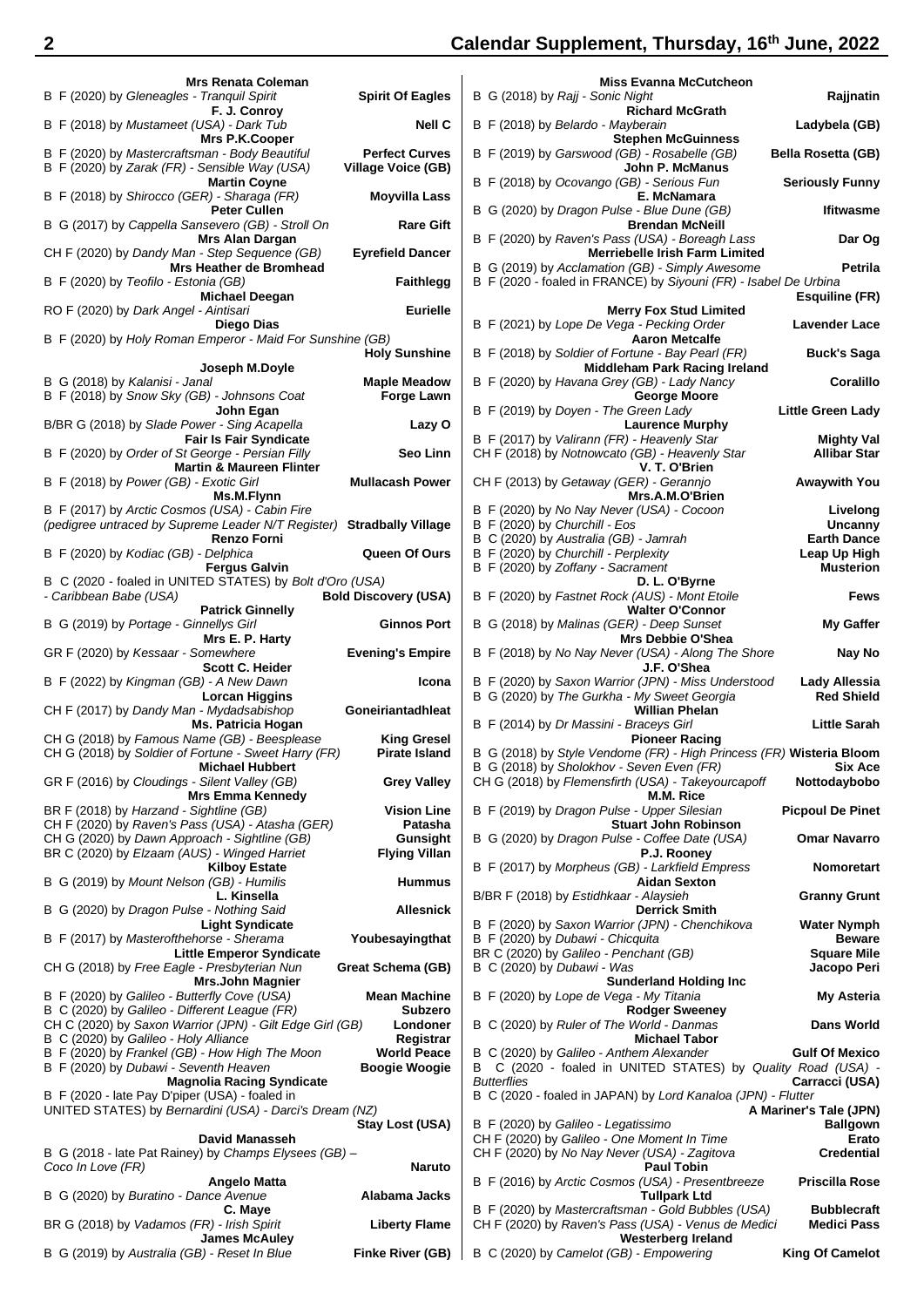# **Calendar Supplement, Thursday, 16th June, 2022 3**

| B C (2020) by Galileo - Even Song<br>B C (2020) by Dubawi - Forever Together<br>CH F (2020) by Dubawi - Highest Ever<br>B F (2020) by Galileo - Life Happened (USA)<br>Sarah Collins & Kathleen Whelan                                                                                                                                                                                                                                                                                                                                                                                                                                                                                                            | Espionage<br>Safeguard<br><b>Smart Cookie</b><br><b>Season Ticket</b><br>A.P.O'<br>Josepl |
|-------------------------------------------------------------------------------------------------------------------------------------------------------------------------------------------------------------------------------------------------------------------------------------------------------------------------------------------------------------------------------------------------------------------------------------------------------------------------------------------------------------------------------------------------------------------------------------------------------------------------------------------------------------------------------------------------------------------|-------------------------------------------------------------------------------------------|
| B F (2020) by Tasleet (GB) - Kuriosa                                                                                                                                                                                                                                                                                                                                                                                                                                                                                                                                                                                                                                                                              | Tea Tree Bay (GB)<br>G.M.L<br>J.P. M<br>Mrs Jc                                            |
| <b>Colours of Riders registered for 2022</b><br>(Unless Five Year, Ten Year or Life Stated)                                                                                                                                                                                                                                                                                                                                                                                                                                                                                                                                                                                                                       | P. Two<br>Andrey                                                                          |
| Bull On Syndicate - (Five Year) - MAROON & ROYAL BLUE DIAMONDS<br>Trevor Campbell - (Ten Year) - LIGHT BLUE, large yellow spots &<br>sleeves, yellow cap<br>Paul Costello - YELLOW, royal blue seams, white sleeves, royal blue<br>stars, royal blue cap, white star<br>Marc Detampel - ROYAL BLUE, white triple diamond, white sleeves, royal<br>blue diamonds, white cap<br>Kevin E. Doyle - PURPLE, yellow triple diamond, purple cap<br>Dubai Cowboys Syndicate - EMERALD GREEN, red epaulettes, dark<br>green sleeves, beige stars, red cap, white star<br>Kildare Racing Syndicate - YELLOW, yellow & black striped sleeves,<br>striped cap<br>Liam Mullins - WHITE & DARK BLUE DIABOLO, white sleeves, red | W. Mc<br>Adrian<br>J. S. B<br>K.J. C<br>John C<br>D. K. V<br>Edwar<br>J.A.Sta             |
| chevrons, white & red striped cap<br>Oak Lodge Farm Ltd - (Ten Year) - DARK GREEN, yellow stars on<br>sleeves, dark green cap                                                                                                                                                                                                                                                                                                                                                                                                                                                                                                                                                                                     |                                                                                           |
| Starglazing Ltd - (Five Year) - DARK BLUE & LIGHT BLUE CHEVRONS,<br>red sleeves, dark blue diabolo, dark blue cap, white star<br>Gerry Taylor - WHITE & ROYAL BLUE STRIPES, royal blue stars on<br>sleeves, royal blue star on cap<br>Very Shy Syndicate - PURPLE & PINK QUARTERED, purple sleeves,<br>quartered cap                                                                                                                                                                                                                                                                                                                                                                                              | D. Mcl<br>J. Coe<br>N.M. C<br>L.T. M<br>M.P. S<br>J.A. Po                                 |
| The following are now dead                                                                                                                                                                                                                                                                                                                                                                                                                                                                                                                                                                                                                                                                                        | S.T. M<br>D. Kin<br>D.E. S<br>C.J. M                                                      |
| Ardla, Green Steps, Shiroccoville.                                                                                                                                                                                                                                                                                                                                                                                                                                                                                                                                                                                                                                                                                | Siobha<br>Cillian<br>J. Clea<br>Amy J                                                     |

# **The following are now geldings**

Beaumadier, Caulaincourt, Forca Brasil, Latin Fury, McCauley's Tavern.

**N.B. - Passports for the above should have been returned to the Registry Office. \_\_\_\_\_\_\_\_\_\_\_\_\_\_\_\_\_\_\_\_\_\_\_\_\_\_\_\_\_\_\_\_\_\_\_\_\_\_**

#### **RACING STATISTICS**

#### **RULES OF RACING**

#### **(26 March 2022 - 12 June 2022)**

#### **Winning Jockeys**

|                | Firsts | Seconds | Thirds |
|----------------|--------|---------|--------|
| W.J. Lee       | 38     | 23      | 21     |
| C.T. Keane     | 36     | 35      | 29     |
| R.L. Moore     | 25     | 14      | 9      |
| B.M. Coen      | 22     | 16      | 15     |
| W.M. Lordan    | 16     | 14      | 12     |
| S. Foley       | 13     | 21      | 28     |
| D.P. McDonogh  | 13     | 15      | 17     |
| G.F. Carroll   | 12     | 15      | 8      |
| C.D. Hayes     | 11     | 17      | 30     |
| S.M. Crosse    | 11     | 8       | 13     |
| D. McMonagle   | 11     | 8       | 6      |
| J.A. Heffernan | 11     | 6       | 14     |
| K.J. Manning   | 10     | 9       | 8      |
| J. Coen        | 10     | 8       | 8      |
| A.J. Slattery  | 10     | 6       | 8      |

#### **Winning Trainers**

|                        | <b>Horses</b> | Wins |
|------------------------|---------------|------|
| A.P.O'Brien            | 30            | 38   |
| Joseph Patrick O'Brien | 27            | 28   |
| G.M.Lyons              | 23            | 27   |
| J.P. Murtagh           | 16            | 19   |
| Mrs John Harrington    | 14            | 17   |
| P. Twomey              | 10            | 15   |
| <b>Andrew Slattery</b> | 8             | 10   |
| W. McCreery            | 10            | 10   |
| Adrian McGuinness      | 8             | 9    |
| J. S. Bolger           | 8             | 8    |
| K.J. Condon            | 6             | 8    |
| John C. McConnell      | 8             | 8    |
| D. K. Weld             | 5             | 6    |
| Edward Lynam           | 6             | 6    |
| J.A.Stack              | 5             | 5    |

#### **Winning Apprentices**

|                   | Firsts | <b>Seconds</b> | Thirds |
|-------------------|--------|----------------|--------|
| D. McMonagle      | 11     | 8              | 6      |
| J. Coen           | 10     | 8              | 8      |
| N.M. Crosse       | 8      | 6              | 2      |
| L.T. McAteer      | 6      | 7              | 4      |
| M.P. Sheehy       | 6      | 4              | 5      |
| J.A. Powell       | 4      | 5              | 5      |
| S.T. McCullagh    | 4      | 4              | 3      |
| D. King           | 4      | 4              | 1      |
| D.E. Sheehy       | 4      | 3              |        |
| C.J. MacRedmond   | 3      | 3              | 4      |
| Siobhan Rutledge  | 3      | 2              | 4      |
| Cillian McConnell | 3      | 2              | 0      |
| J. Clearv         | 3      | 1              | 0      |
| Amy Jo Hayes      | 3      |                | 0      |
| C. Horgan         | 3      |                |        |
|                   |        |                |        |

#### **I.N.H.S. RULES**

#### **(01 May 2022 - 13 June 2022)**

#### **Winning Jockeys**

|                   | <b>Firsts</b> | Seconds Thirds |   |
|-------------------|---------------|----------------|---|
| J.W. Kennedy      | 16            | 8              | 5 |
| J.J. Slevin       | 11            | 5              | 2 |
| P. Townend        | 10            | 5              | 3 |
| P.T. Enright      | 9             | 5              | 5 |
| D. Meyler         | 9             | 4              | 4 |
| *S. Fitzgerald    | 8             | 10             | 5 |
| S.D. Torrens      | 7             | 8              | 4 |
| Rachael Blackmore | 6             | 9              | 3 |
| **M.M. McDonagh   | 6             | 7              | 3 |
| D.E. Mullins      | 6             | 4              | 6 |
| **P.J. O'Hanlon   | 6             | 3              | 6 |
| K.M. Donoghue     | 5             | 2              | 3 |
| D.J. O'Keeffe     | 4             | 8              | 7 |
| B. Hayes          | 4             | 3              | 2 |
| ***R.J. Condon    |               |                |   |

\*(Includes 8 Wins as Claiming Professional) \*\*(Includes 6 Wins as Claiming Professional) \*\*\*(Includes 4 Wins as Claiming Professional)